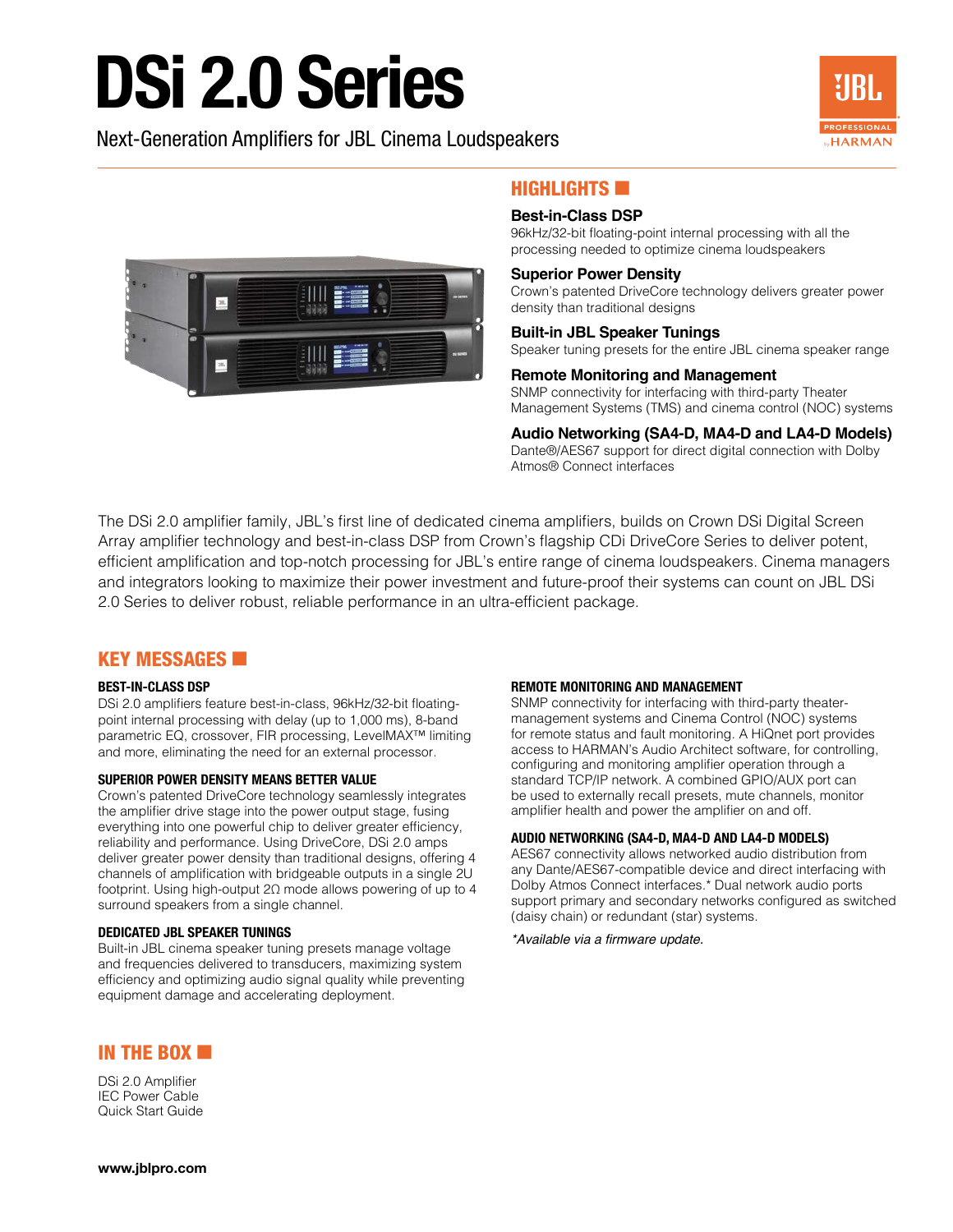# DSi 2.0 Series

Next-Generation Amplifiers for JBL Cinema Loudspeakers



# **APPLICATIONS**

**PROFESSIONAL CINEMA ROOMS** Standard 5.1, 7.1 or immersive Atmos audio cinema playback systems in medium to large professional cinema rooms.

# **JBL DSI SERIES**

# **FEATURES**

- Three power ratings available: SA4/SA4-D: 350W (8Ω), MA4/ MA4-D: 700W (8Ω), LA4/LA4-D: 1,200W (8Ω)
- 96kHz/32-bit floating-point processing with FIR filtering, LevelMAX™ limiting, 8-channel parametric EQ, delay and more, eliminating the need for an external speaker processor
- SA4-D, MA4-D and LA4-D models includes Dante/AES67 support for seamless integration with Dolby Atmos Connect and other interfaces
- Crown DriveCore technology replaces hundreds of amplifier parts with a single chip, for superior efficiency and reliability
- Four channels with bridgeable outputs to easily power JBL's entire range of cinema speakers
- New amplifier design allows for high power output at 2Ω, enabling up to 4 surround speakers to be powered by a single channel
- Built-in JBL cinema speaker tuning presets match all JBL cinema loudspeakers for optimal performance, loudspeaker protection and accelerated deployment
- SNMP to interface with third-party Theater Management Systems (TMS) and cinema control (NOC) systems
- HiQnet port to interface with HARMAN Audio Architect control software over a standard TCP/IP network
- Externally recall presets, mute channels, monitor amplifier health and power on and off through a combined GPIO/AUX port
- Intuitive front-panel LCD and encoder to configure amplifier settings and mute channels at the push of a button
- Ultra-quiet operation: 51dBA maximum fan noise
- Standard 19-inch (482 mm) 2U chassis
- International power supply

### **Analog Model Back Panel**



# **Dante/AES67 Model Back Panel**



# ORDER SPECIFICATIONS

|                              | SA <sub>4</sub>    | SA4-D              | MA4                | MA4-D              | LA4                | LA4-D              |  |  |  |
|------------------------------|--------------------|--------------------|--------------------|--------------------|--------------------|--------------------|--|--|--|
| SHIPPING CARTON (L x W x H): | TBD                |                    |                    |                    |                    |                    |  |  |  |
| <b>SHIPPING WEIGHT:</b>      | 52.03 lb (23.6 kg) | 54.23 lb (24.6 kg) | 52.03 lb (23.6 kg) | 54.23 lb (24.6 kg) | 52.03 lb (23.6 kg) | 54.23 lb (24.6 kg) |  |  |  |
| UPC CODE:                    | TBD                | TBD                | TBD                | <b>TBD</b>         | <b>TBD</b>         | TBD                |  |  |  |